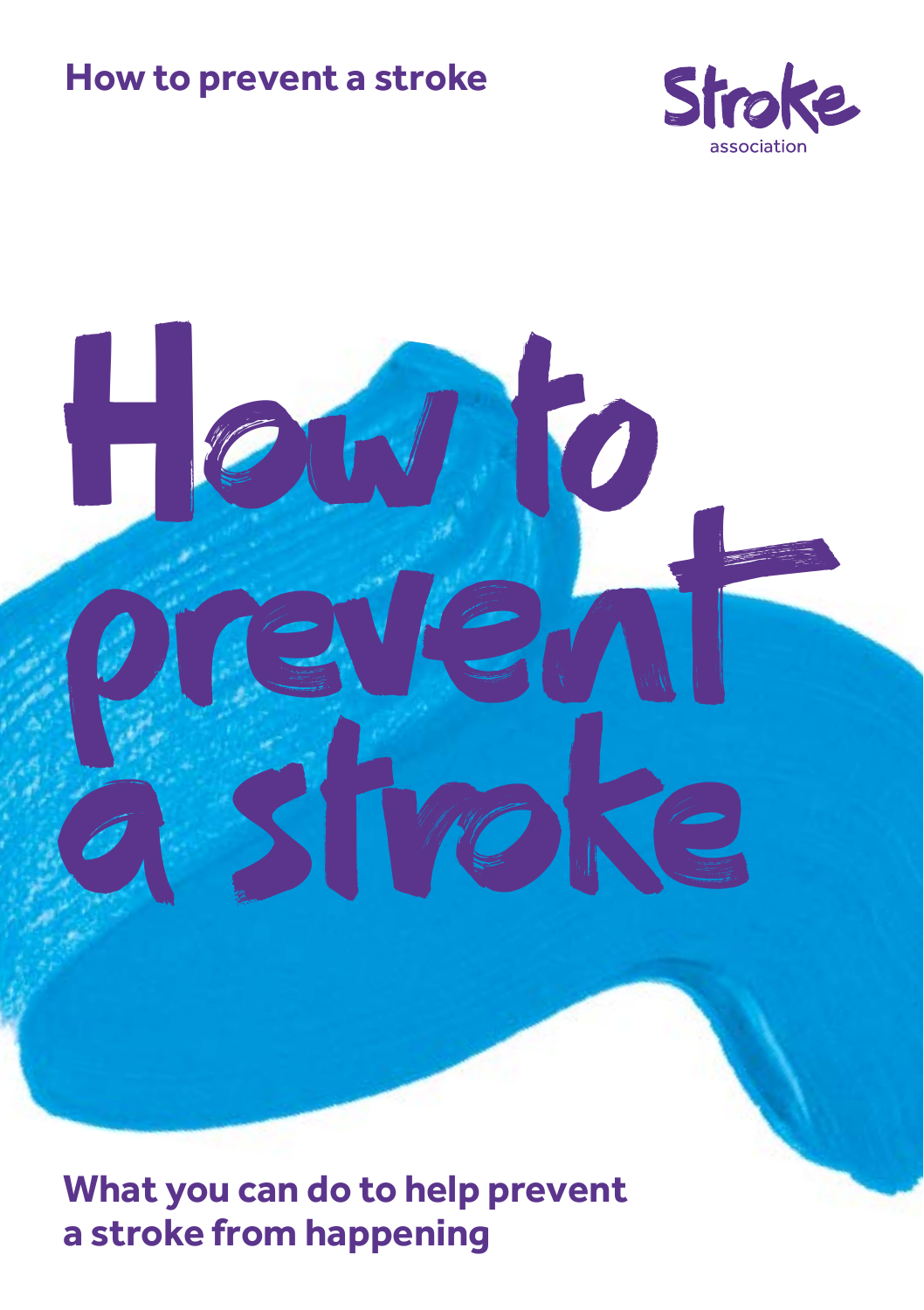# **Together we can take action on stroke**

## Need to talk?

Call our confidential Stroke Helpline on 0303 3033 100.

You may also find our other leaflets helpful.

- We are the Stroke Association
- What is a stroke?
- When a stroke happens
- Life after stroke
- The road to recovery

We also have lots more useful information. To order leaflets and factsheets, or to find out more about stroke, please call 0303 3033 100, email *info@stroke.org.uk* or visit us at stroke.org.uk.

# We are a charity. We rely on your support to change lives.

Produced by the Stroke Association's Information Service. To see which references we have used, visit stroke.org.uk.

Please call us on 0115 871 3949 or email quality@stroke.org.uk if you are unhappy with us in any way. We will happily discuss any issues and help sort them out.

The Stroke Association is registered as a charity in England and Wales (No 211015) and in Scotland (SC037789). Also registered in Northern Ireland (XT33805), Isle of Man (No 945) and Jersey (NPO 369).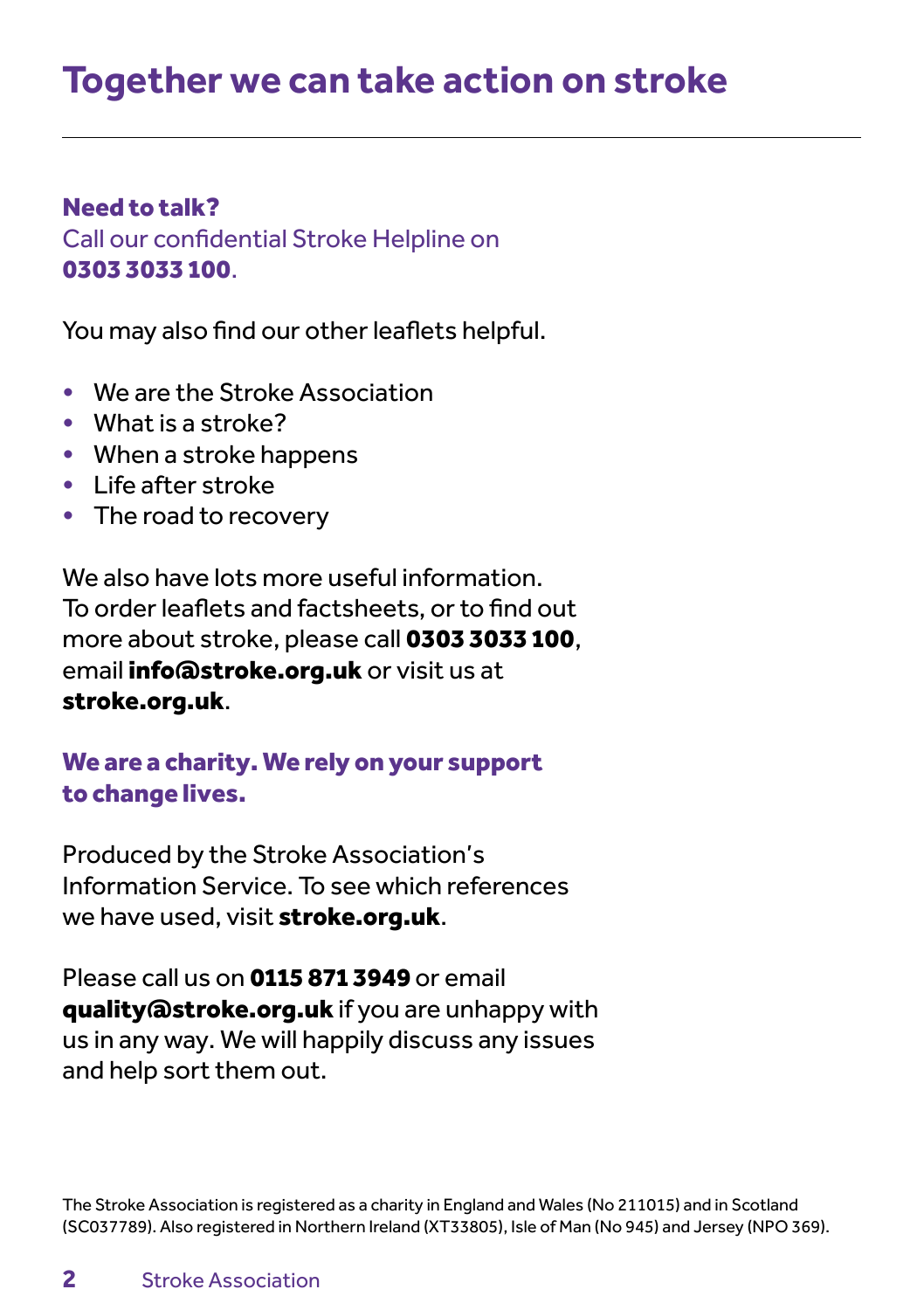# **Introduction**

We believe that many strokes can be prevented. Although you cannot change some things – like your age – making simple lifestyle changes can prevent many strokes.

This leaflet explains why your lifestyle might be putting you at risk and how you can make positive changes from today.

**Contents**

- **What is a stroke?**  page 4
- **Controlling medical conditions**  – page 6
- **Stopping smoking**  page 8
- **Drinking sensibly**  page 9
- **Eating healthily**  page 10
- **Keeping active** page 12
- Other factors page 13
- **Things you can't change**  page 14
- **Reducing your risk of another stroke** – page 15

**"The hospital ran lots of tests and they saw I had suffered a series of TIAs (ministrokes). I didn't think these things happened to young people."**

Claire was 23 when she had a stroke.

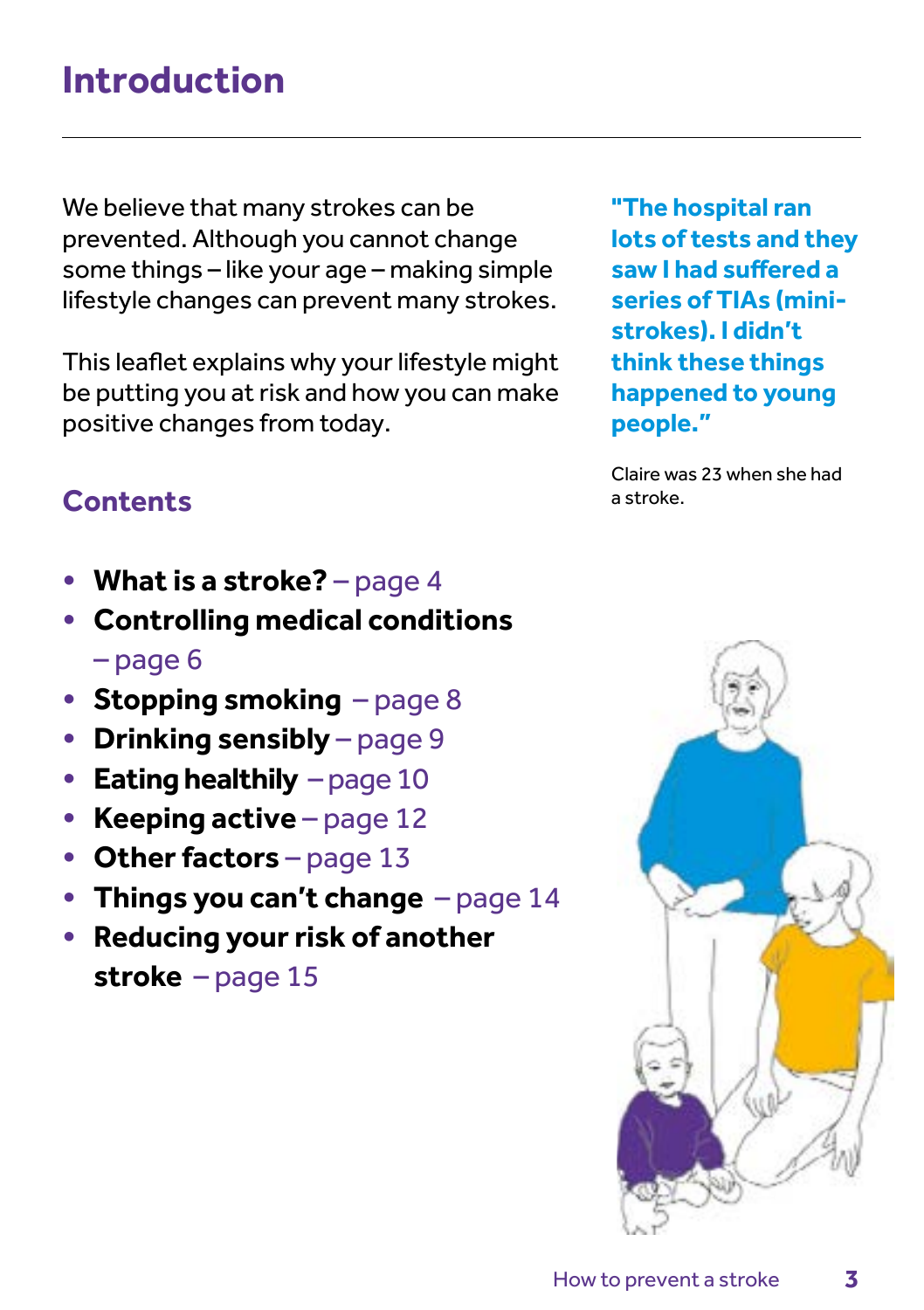# **What is a stroke?**

## **Suspect a stroke? Act FAST. Call 999.**

### F – Facial weakness Can the person smile?

### A –Arm weakness

Can the person raise both arms? S – Speech problems

# Can the person speak clearly?

T – **Time to call 999** if they have any of these signs.



A stroke is a brain attack. It happens when the blood supply to part of your brain is cut off. It can be caused by:

- a blockage (an ischaemic stroke), or
- a bleed (a haemorrhagic stroke).

Blood carries essential nutrients and oxygen to your brain so it will work properly. Without blood, your brain cells can be damaged or destroyed and they won't be able to do their job. Because your brain controls everything you do, feel, think and remember, a stroke can affect these abilities.

# What is a transient ischaemic attack (TIA)?

A TIA (often called a mini-stroke) happens when the brain's blood supply is interrupted for a brief time. The symptoms are very similar to a stroke but usually only last for a few minutes or hours, and will disappear completely within 24 hours. Never ignore a TIA – it is a sign that something is wrong. Always get medical help straightaway.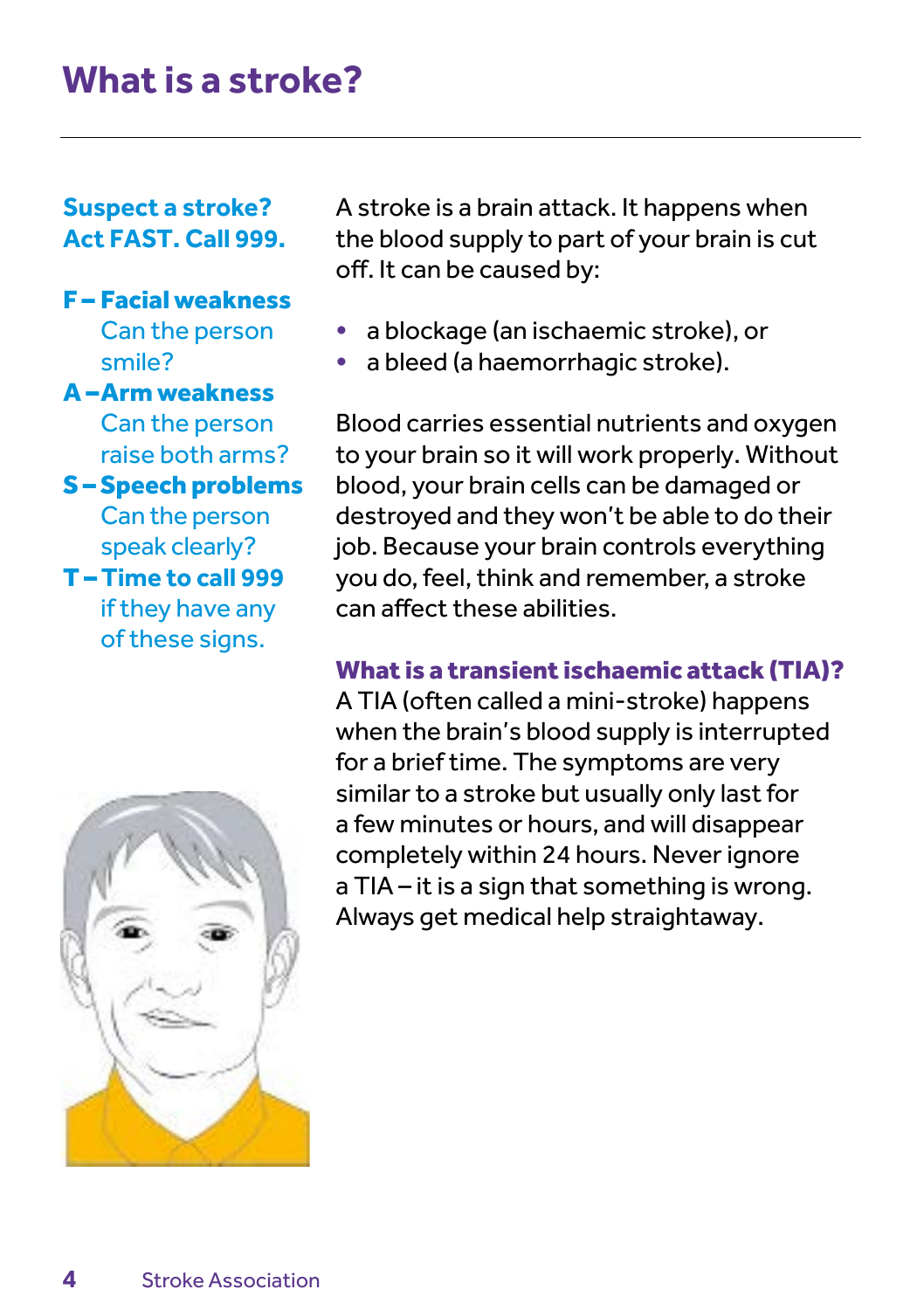## Why do strokes happen?

Most strokes happen when a blood clot blocks the flow of blood to the brain. Blood clots usually form in areas where the arteries have become narrowed or 'furred' up by fatty deposits. This condition is called atherosclerosis.

### What increases your risk?

As we age, our arteries become harder and narrower. However, certain medical conditions and lifestyle factors can speed up the process and increase your risk of having a stroke.

Medical problems like high blood pressure, high cholesterol, atrial fibrillation (an irregular heartbeat) and diabetes can increase your risk of having a stroke.

Lifestyle factors, such as diet, drinking alcohol, taking drugs, smoking, and how active you are, also affect your risk.

Taking steps to change as many of the risk factors as you can, will help you to reduce your risk of having a stroke.

**"I was overweight when I had a stroke. Now I eat salad and fruit every day, walk a lot more and have done two marathons. I have lost five stone."** 

David, stroke survivor

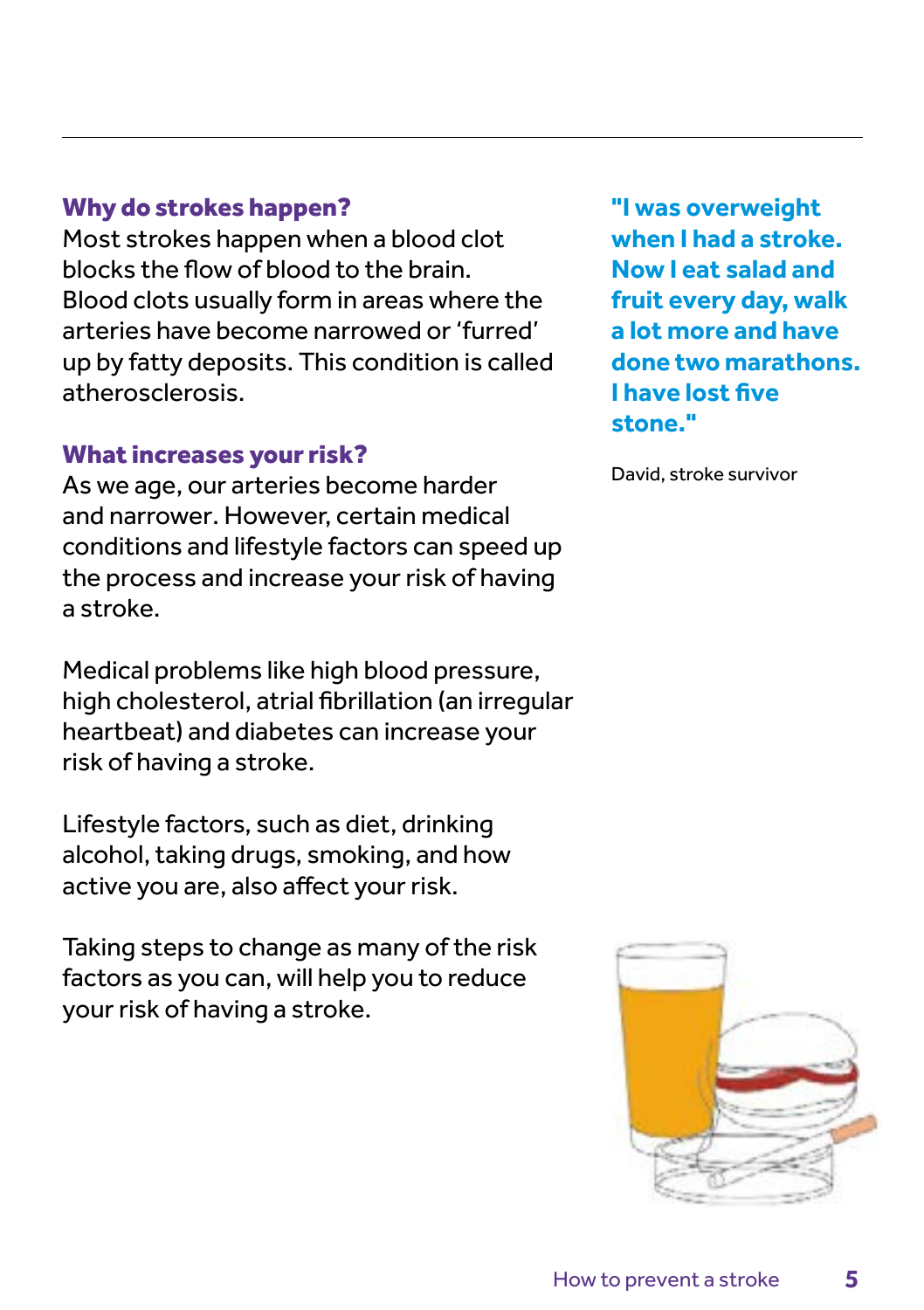**Untreated high blood pressure is the biggest single risk factor for stroke. The right medication and lifestyle changes can help to reduce this risk.**



A number of medical problems can increase your risk of having a stroke. Your GP can test you for them and give you advice on how to control them.

# • High blood pressure

High blood pressure (also called hypertension) can damage your arteries. You may not know if you have high blood pressure, so you should have it checked regularly. The ideal blood pressure for a healthy adult is less than 120/80mmHg.

# • High cholesterol

Cholesterol is a type of fat produced by your liver. It is also found in foods like meat and dairy products. Your body needs small amounts of it, but too much is unhealthy. Extra cholesterol can travel around the arteries in your body, narrowing them and increasing your risk of stroke. You can lower your cholesterol by making sure your diet is healthy and low in saturated fats. Your doctor may advise you to take medication, too.

 If you are over 40, you should have your cholesterol checked regularly. It should be under 5mmol/L.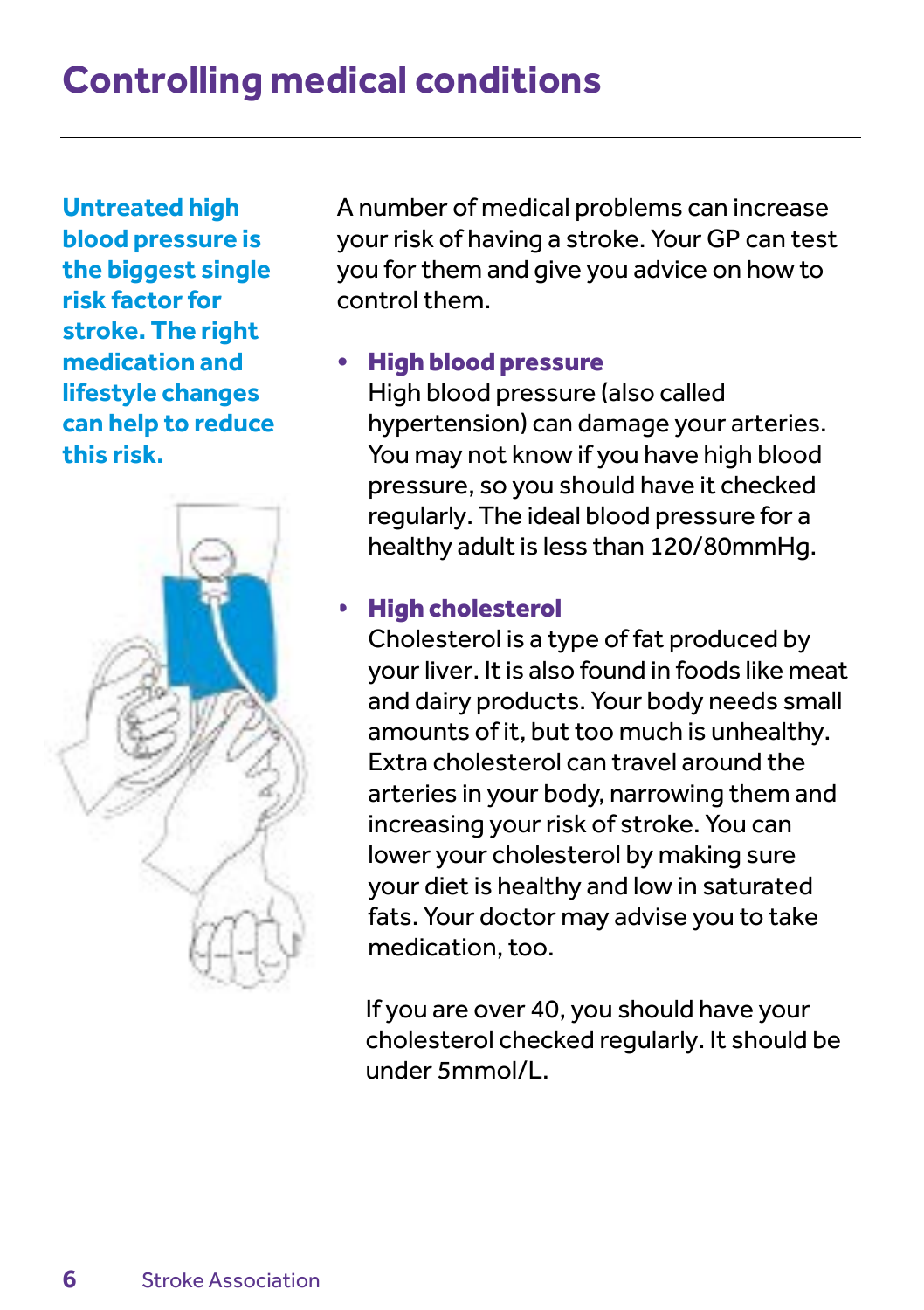## • Type 2 diabetes

Diabetes is a condition where there is too much sugar in your blood. This can cause fatty deposits to build up in your arteries, which can lead to them becoming blocked. This then increases your risk of having a stroke, particularly if you have had diabetes for a long time and you have not been controlling it very well.

# • Atrial fibrillation (a type of irregular heartbeat)

When the heart beats irregularly, blood clots can form and travel to the brain. They can block an artery and cause a stroke. If you have atrial fibrillation, your risk of having a stroke is increased up to five times. You are more likely to develop this condition if you are over 65.

### • Heart disease

Other problems like heart valve disease and heart attacks can increase your risk of a stroke. Having treatment for your condition and regular check-ups will help to keep your risk as low as possible.

**Doctors and other medical professionals can help you to reduce your risk of a stroke – regular check-ups will highlight any underlying problems.**



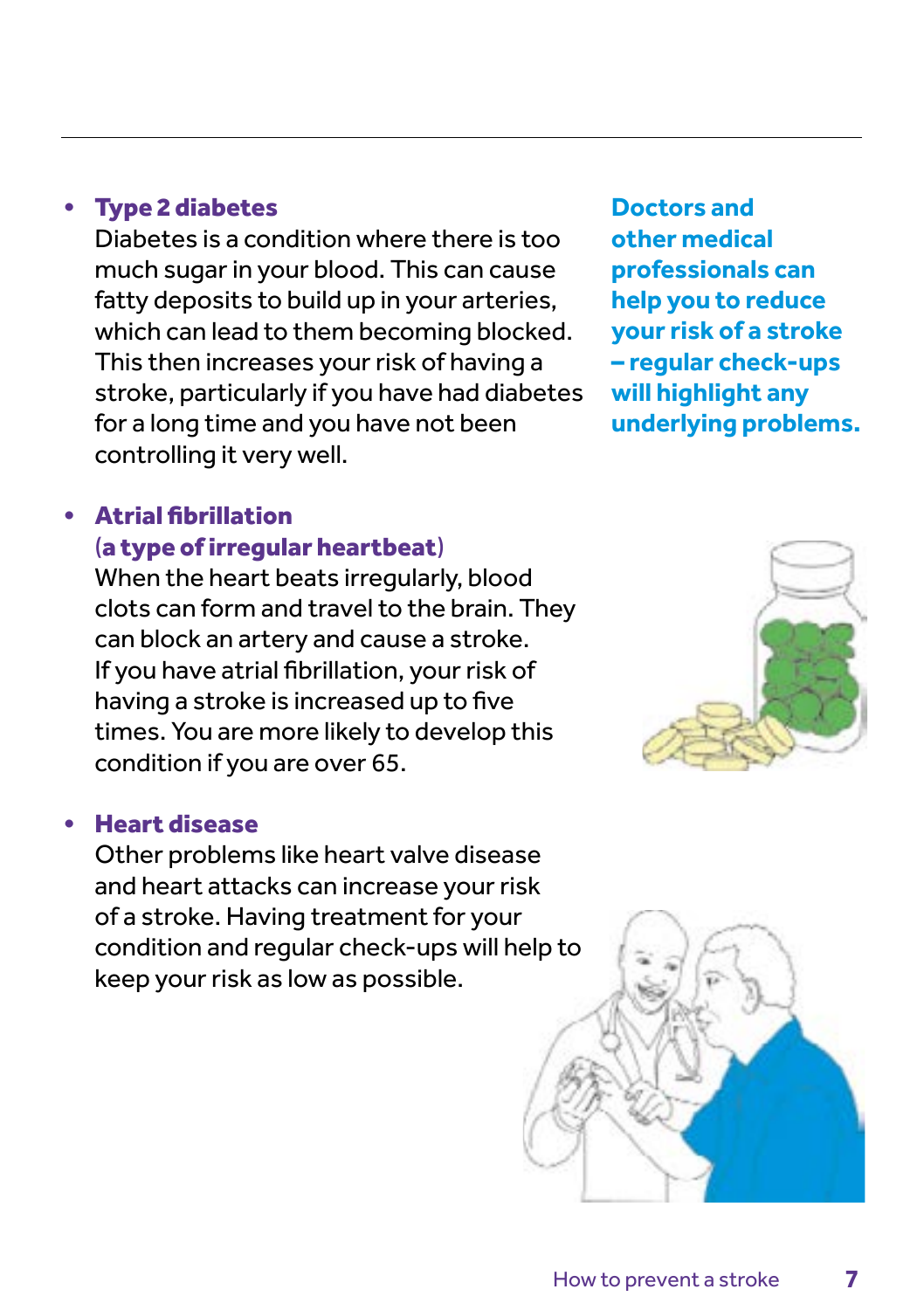# **Stopping smoking**

**"My stroke was caused by excessive drinking and smoking. There were no warning signs. I had no idea how much damage I was doing."** 

Robert was 61 when he had his stroke.



Smoking causes your arteries to fur up (atherosclerosis) and makes your blood more likely to clot. If you smoke, you are twice as likely to have a stroke, and this risk will increase the more you smoke.

Stopping smoking will reduce your risk of a stroke (and other health conditions) – no matter how old you are or how long you have smoked. Giving up is not easy, but it is worth the effort to improve your health.

## What help is available?

- Information packs available from your local medical centre or library.
- Stop-smoking groups your doctor may be able to refer you to one.
- Health service can provide practical help and advice.
- Nicotine replacement therapy (NRT) such as chewing gums, sprays and patches. (If you have recently had a stroke, speak to your doctor before using NRT.)

## **One of the best ways of avoiding a stroke is not to smoke.**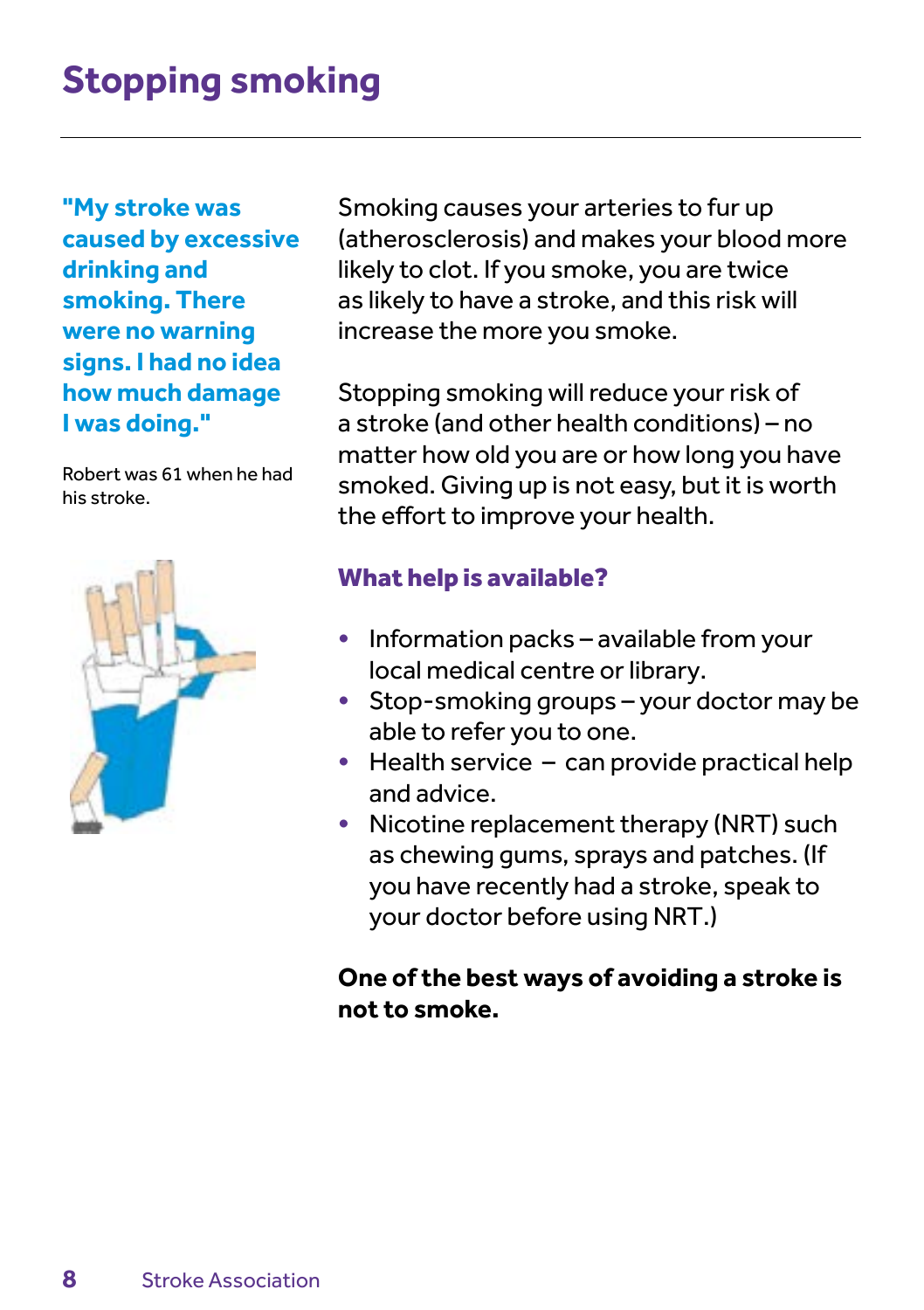# **Drinking sensibly**

Drinking too much alcohol raises your blood pressure.

The alcohol limit for men has been lowered to be the same as for women. The Government guideline for both men and women is that:

- you are safest not to drink regularly more than 14 units per week.
- if you do drink as much as 14 units per week, it is best to spread this evenly across the week.

# Avoid one-off drinking

When it comes to single drinking occasions, you can keep the short-term health risks at a low level by sticking to a few simple rules:

- limiting the total amount of alcohol you drink on any occasion
- drinking more slowly, drinking with food, and alternating with water.

**If you would like copies of our factsheets 'Alcohol and stroke' and 'Smoking and the risk of stroke', contact us. They include many tips and useful contacts.** 



# **Drugs**

Some types of drugs can increase your risk of stroke by damaging your blood vessels and raising your blood pressure. They include stimulant drugs like cocaine and amphetamines, and drugs that improve sports performance.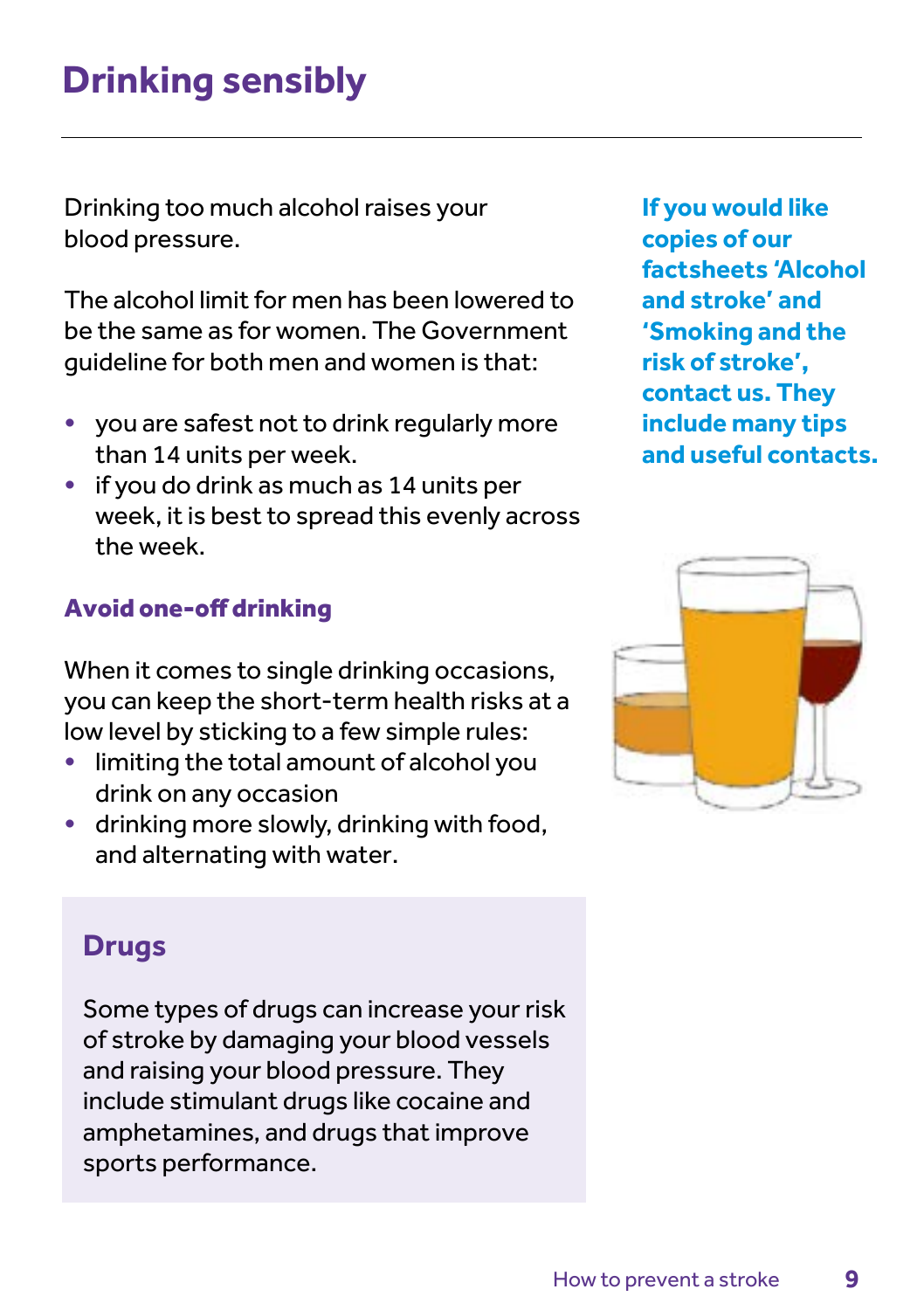# **Eating healthily**

**Eating well is essential for a healthy bloodstream.** 

**A good balanced diet can help prevent stroke, heart disease and type 2 diabetes.** 



# **The main food groups**

Choose a variety from the main food groups.

- Fruit and vegetables
- Starchy foods like bread, rice, pasta and potatoes
- Meat, fish, eggs and other protein
- Dairy food such as milk, cheese and yoghurt
- Fats and sugars (but don't have too much of these)

# Eating well

# Snack on fruit and vegetables

Try not to fill up on junk food. Choose healthier options like fresh fruit, vegetables and dried fruit.

Aim to have at least five portions of fruit and vegetables each day. A portion is about 80 grams (three ounces) – for example, an apple or orange, a glass of fruit juice, a large carrot, two broccoli florets, a handful of grapes or three tablespoons of peas.

# Choose low-fat proteins

Cut down on red meat – choose fish, poultry (with the skin removed), game or vegetarian options instead. Most red meat is high in saturated fat, which can raise your cholesterol levels and clog up your arteries.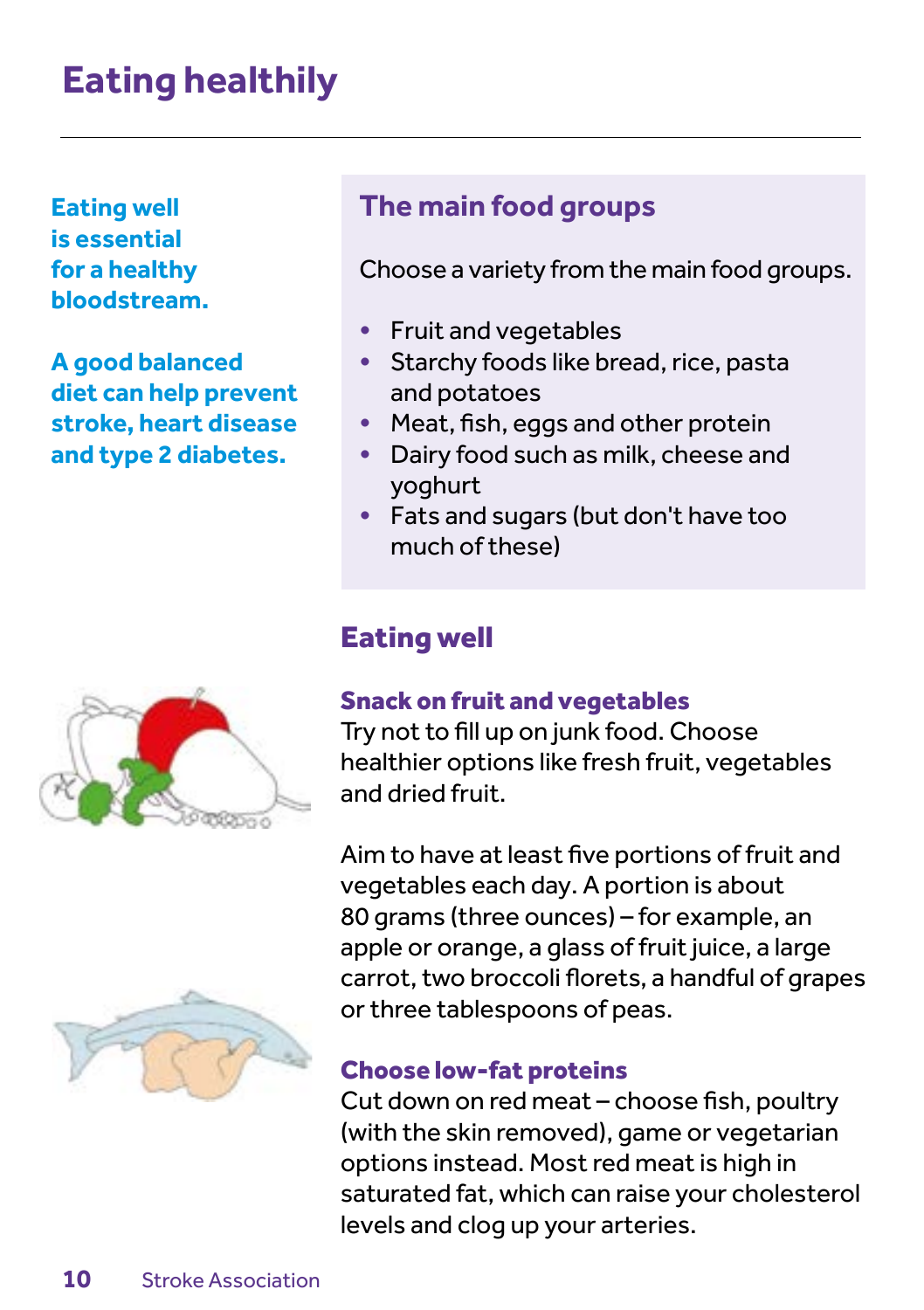# Eat plenty of fibre

Foods that are high in fibre help to reduce the amount of cholesterol in your blood. Try wholegrain cereals, porridge, brown rice, wholewheat bread and pasta, or grains such as couscous.

### Cut down on salt

Salt raises blood pressure. Avoid processed food and fast food, which contain a lot of salt. Eat fresh foods whenever you can and, instead of adding salt to your food, try flavouring it with herbs and spices.

### Cut down on fat

If you have too much fat in your diet, it can clog up your arteries and lead to weight problems. You need some fat in your diet, but try to limit the amount you use and stick to vegetable or olive-based margarines and vegetable or nut oils.

# **Watch your weight**

Being overweight puts you at risk of high blood pressure, heart disease and type 2 diabetes, all of which increase your risk of a stroke. To find out if you are a healthy weight for your height, visit your GP. A healthy diet and regular exercise will help you to lose or control your weight.

**Contact us for more information about healthy eating and stroke to help get you started. Call us on 0303 3033 100 or visit stroke.org.uk**.





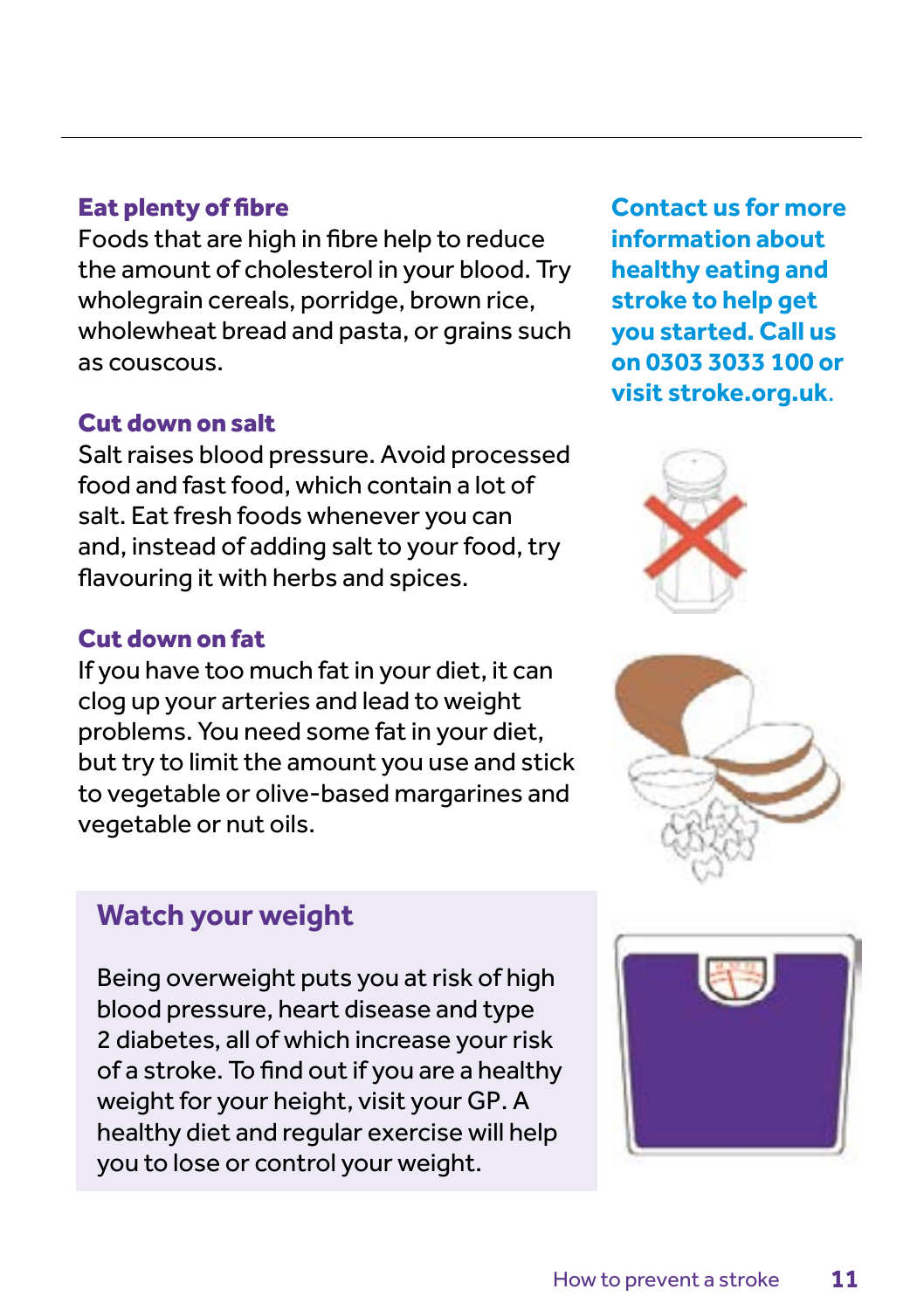# **Keeping active**

**Just 30 minutes of regular exercise five days a week can halve your risk of having a stroke. You don't have to do it all in one go – it is just as effective to exercise a few times a day in 10- or 15 minute sessions.**



Regular physical activity helps to lower your blood pressure and reduce your risk of having a stroke, type 2 diabetes and heart disease.

Here are some tips to get you started.

- Pick an activity you enjoy. This could be swimming, dancing or T'ai Chi – it doesn't matter what you do as long as it makes you feel warm and slightly out of breath.
- Don't overdo it build up gradually to 30 minutes a day.
- Warm up before exercising and cool down afterwards.
- Find someone to exercise with.
- Be more active during the day take the stairs instead of the lift or escalator and walk to the shops instead of driving.

If you haven't been active for some time, especially if you're over 40 or have a medical condition, get your doctor's advice before you start. If you feel dizzy, have pain (especially in your chest) or you find it difficult to breathe, stop exercising straightaway and tell your doctor.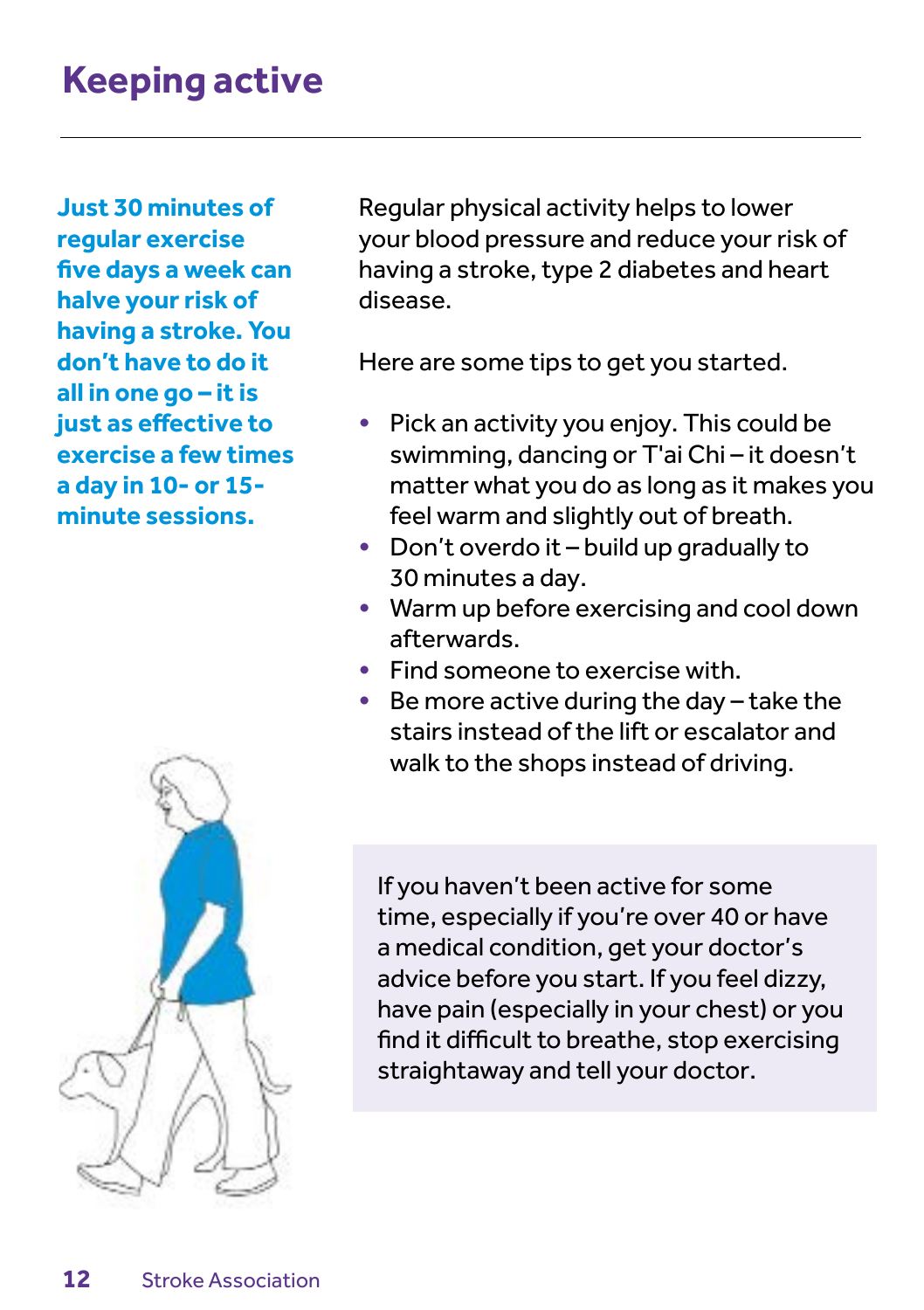# Stress and depression

Many things in life – like work issues, redundancy, family problems and bereavement – can lead to stress and depression. These not only take a physical toll on your body, but if they are not treated, they can lead to long-term health problems. It's important that you get any help you need from your doctor and other healthcare professionals.

# Risk factors for women

There are some things that can increase the risk of stroke for women. High levels of the female hormone oestrogen can make your blood more likely to clot. During pregnancy oestrogen levels rise naturally, but there are also hormone treatments that will cause it to rise, such as contraceptives which contain oestrogen, and hormone replacement therapy (HRT).

Always discuss contraception and hormone treatments with your doctor and make a decision that is right for you.



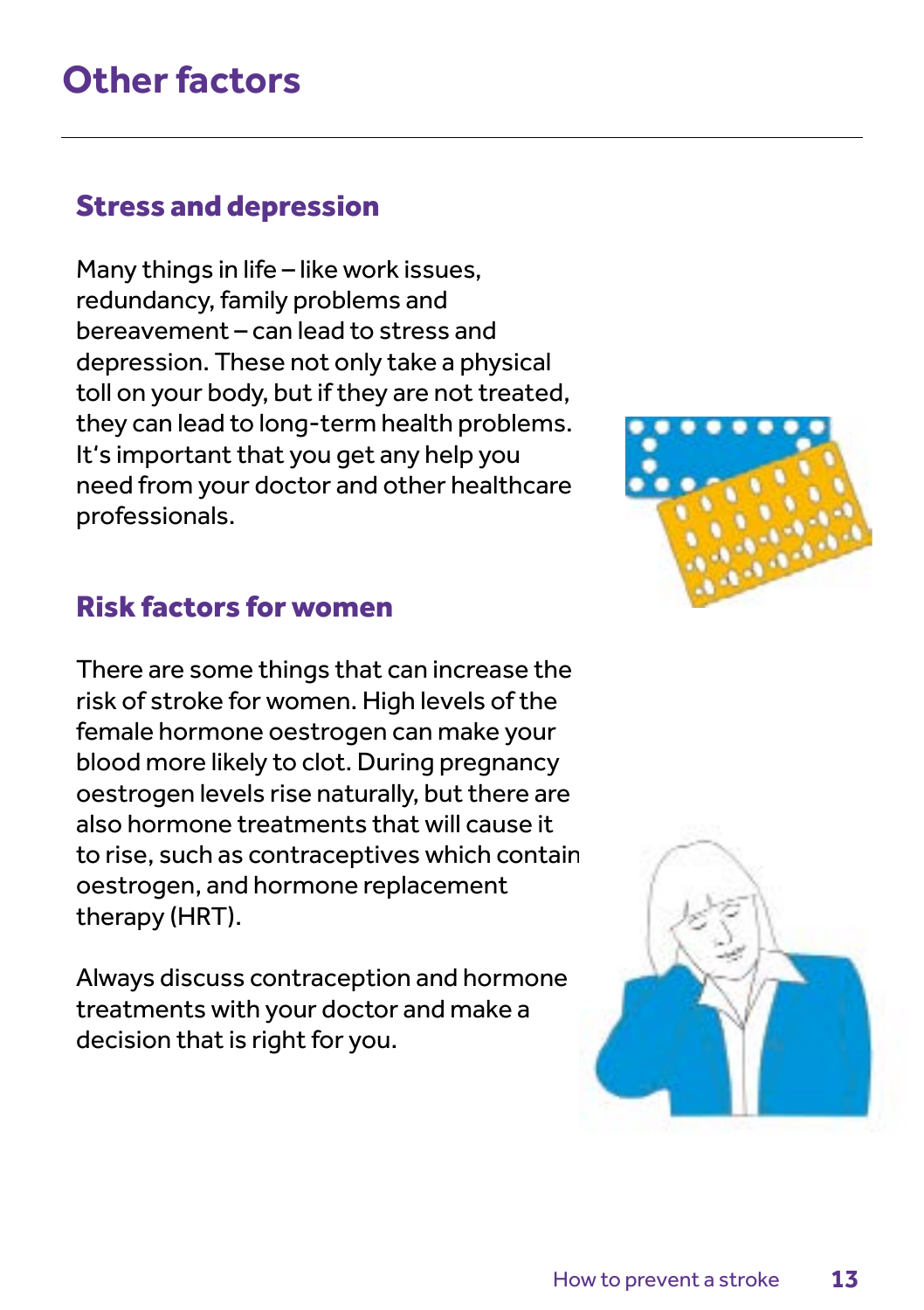# **Things you can't change**



You may have an increased risk of a stroke because of things you can't change. These include the following.

- Family history you are more at risk if someone in your family has had a stroke.
- Age arteries harden and become furred up with age, which means older people are more likely to have a stroke.
- Gender (sex) in people under the age of 75, men have more strokes than women.
- Ethnic background if you are of South Asian or African-Caribbean origin, you are more at risk.

If you have any of the above risk factors, improving your lifestyle is even more important to reduce your risk of having a stroke. Many strokes can be prevented.

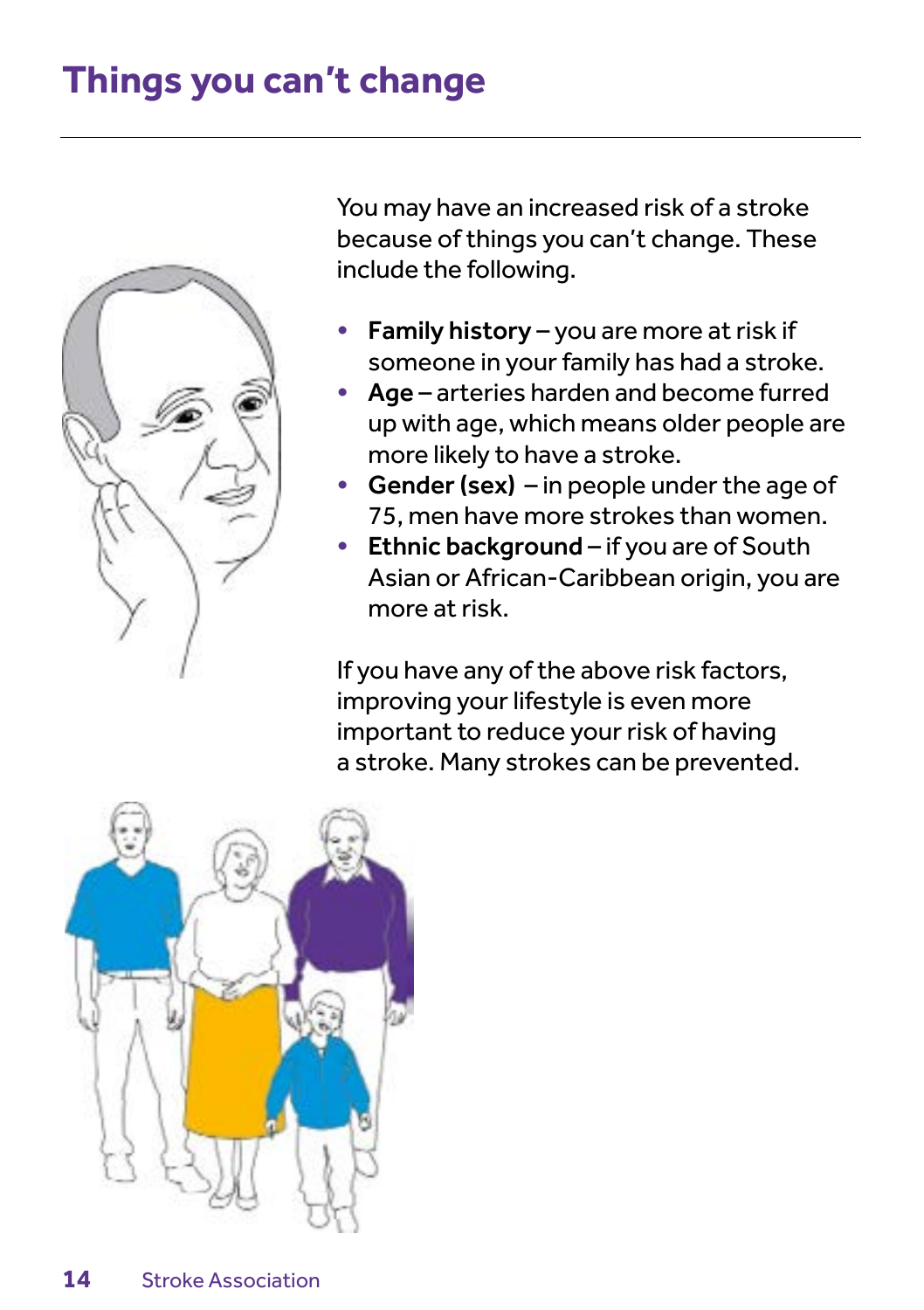# **Reducing your risk of another stroke**

Although your risk of having a stroke is higher if you have already had a stroke or a TIA (mini-stroke), there are positive steps you can take to reduce your risk. It is important that you:

- take any medication your doctor prescribes
- have regular health check-ups to make sure it is working for you, and
- take your doctor's advice about your lifestyle.

You may also have had an operation after your stroke to lower your risk of having another one, for example on the arteries in your neck, or within your brain after some types of bleed. Make sure you follow your after-care advice.

It's never too late to change your lifestyle and improve your health.

# **Useful contacts**

**Blood Pressure Association**  www.bpassoc.org.uk 0845 241 0989

# **British Heart**

**Foundation**  www.bhf.org.uk 0300 330 3311

### **Diabetes UK**

www.diabetes.org.uk 0845 120 2960

## **Drinkaware**

www.drinkaware.co.uk 020 7766 9900

### **Quit**

www.quit.org.uk 0800 002 200